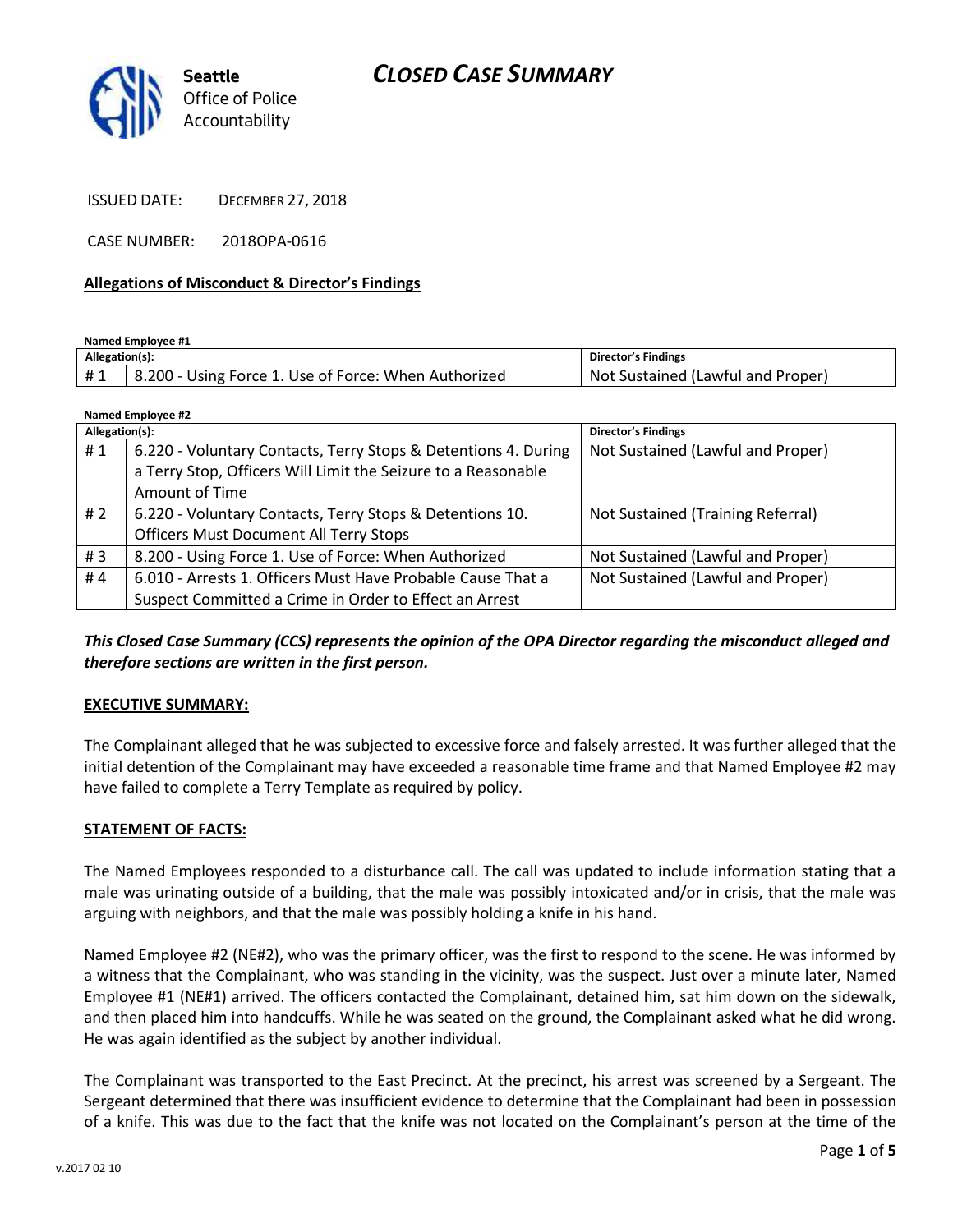

OPA CASE NUMBER: 2018OPA-0616

arrest, as well as due to the fact that no witness could be found who actually saw the Complainant holding the knife. The Sergeant determined, however, that there was probable cause to arrest the Complainant for indecent exposure. The Sergeant informed the Complainant that he would be released directly from the precinct and would not be booked into the King County Jail. The Sergeant further attempted to screen the Complainant's arrest but was unable to do so due to the Complainant's hostility and apparent intoxication. The Complainant told the Sergeant that he had been falsely arrested and kidnapped.

Another supervisor, an Acting Sergeant, also attempted to screen the arrest. The Acting Sergeant determined that the Complainant was intoxicated and, based on the Complainant's statements, possibly in crisis. The Complainant additionally told the Acting Sergeant that he was "thrown to the ground" by the Named Employees. Given the Complainant's allegations, which were construed to set forth false arrest and excessive force claims, the Acting Sergeant referred this matter to OPA and this investigation ensued.

### **ANALYSIS AND CONCLUSIONS:**

## **Named Employee #1 - Allegation #1** *8.200 - Using Force 1. Use of Force: When Authorized*

The Complainant alleged that he was subjected to excessive force when he was "thrown to the ground."

SPD Policy 8.200(1) requires that force used by officers be reasonable, necessary and proportional. Whether force is reasonable depends "on the totality of the circumstances" known to the officers at the time of the force and must be balanced against "the rights of the subject, in light of the circumstances surrounding the event." (SPD Policy 8.200(1).) The policy lists a number of factors that should be weighed when evaluating reasonableness. (*See id*.) Force is necessary where "no reasonably effective alternative appears to exist, and only then to the degree which is reasonable to effect a lawful purpose." (*Id*.) Lastly, the force used must be proportional to the threat posed to the officer. (*Id*.)

The Named Employees' interaction with the Complainant and the force they used were both captured on Body Worn Video (BWV). That video showed that the Named Employees used de minimis force to move the Complainant into a seated position onto the sidewalk. They did not throw the Complainant to the ground at any time.

Under the circumstances of this case – most notably, the fact that the Named Employees reasonably believed that the Complainant in possession of a weapon, it was appropriate to use force to ensure that the Complainant was secured and that both the officers and nearby community members were safe. I find that the force used by the Named Employees was reasonable, necessary, and proportional and, thus, consistent with policy. As such, I recommend that this allegation be Not Sustained – Lawful and Proper as against both NE#1 and NE#2.

## Recommended Finding: **Not Sustained (Lawful and Proper)**

## **Named Employee #2 - Allegation #1** *6.220 - Voluntary Contacts, Terry Stops & Detentions 4. During a Terry Stop, Officers Will Limit the Seizure to a Reasonable Amount of Time*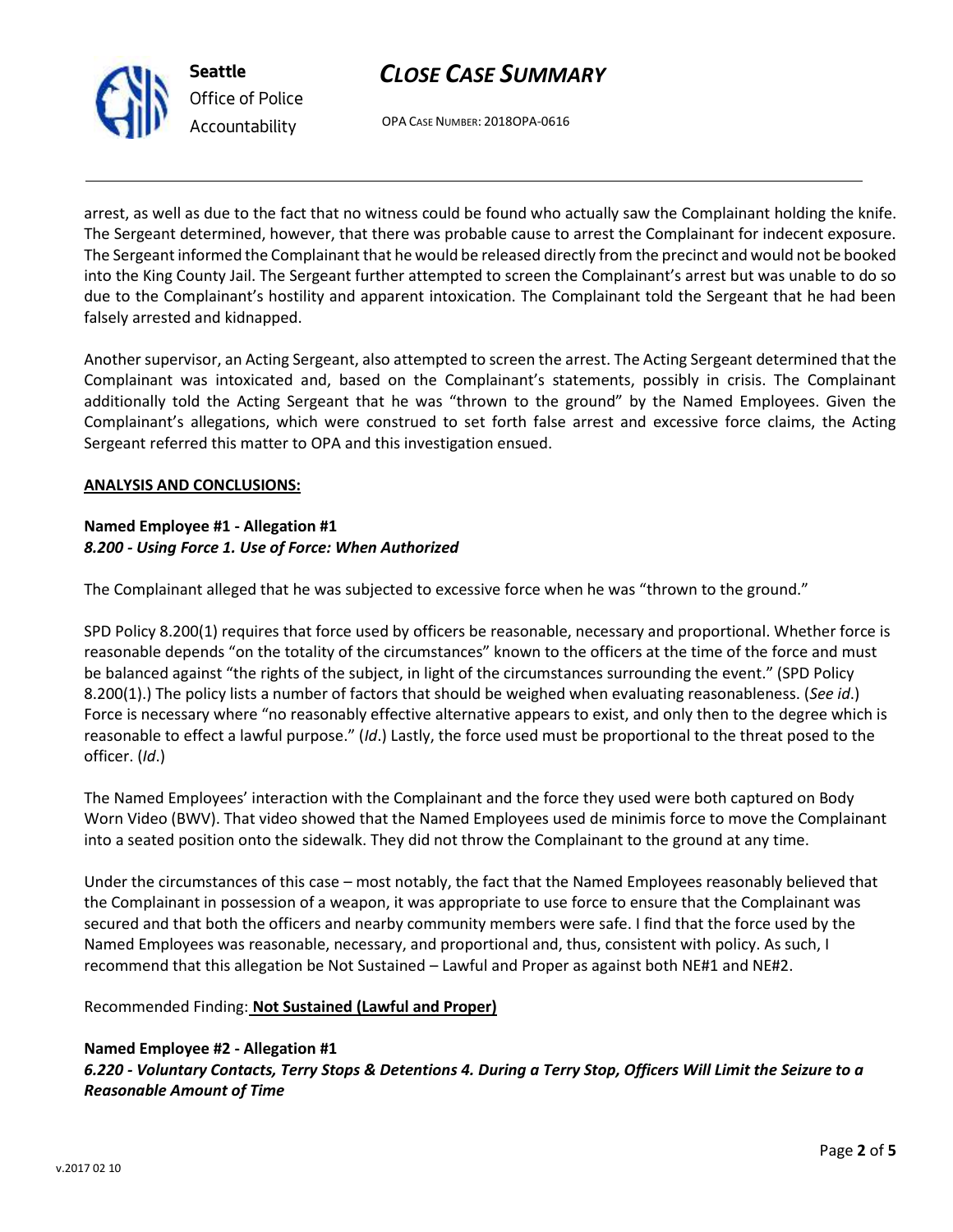

# *CLOSE CASE SUMMARY*

OPA CASE NUMBER: 2018OPA-0616

SPD Policy 6.220-POL-4 requires that officers limit Terry stops to a reasonable amount of time. It instructs that "subjects may only be seized for that period of time necessary to effect the purpose of the stop" and further states that "officers may not extend a detention solely to await the arrival of a supervisor."

Based on a review of the BWV, approximately 18 minutes elapsed from when the Complainant was first detained to when he appeared to be formally under arrest. During that time, the Named Employees took the following law enforcement actions: handcuffed the Complainant to ensure the safety of themselves and others; conducted their investigation into what occurred, which included interviewing witnesses; attempted to obtain a statement from the Complainant and to discern his identity, which he refused to provide; requested a Mobile Fingerprint Reader (MFR) and waited for it to be brought to the scene; used the MFR to identify the Complainant; and conducted additional witness interviews. All of these actions occurred within the presumptive 20-minute limit that is deemed the outside of what is considered a reasonable length for a detention.

Given the above, and based the nature of the law enforcement activities engaged in during the detention, I find that the length of the stop was permissible and consistent with both law and policy. As such, I recommend that this allegation be Not Sustained – Lawful and Proper.

Recommended Finding: **Not Sustained (Lawful and Proper)**

## **Named Employee #2 - Allegation #2** *6.220 - Voluntary Contacts, Terry Stops & Detentions 10. Officers Must Document All Terry Stops The Complainant alleged that NE#2*

SPD Policy 6.220-POL-10 requires that officers document all Terry stops using a Terry Template. Within the Terry Template, officers are instructed to "clearly articulate the objective facts they rely upon in determining reasonable suspicion." (SPD Policy 6.220-POL-10.)

NE#2 admittedly did not generate a Terry Template for this incident. This was the case even though the Complainant was detained for approximately 18 minutes and, even though probable cause was later developed for his arrest, a Terry Template was required by policy.

In explaining why he did not complete a Terry Template, NE#2 stated that he simply forgot to do so. He told OPA that he sent his report to his Sergeant for approval and she also did not catch the error. OPA also interviewed the Sergeant. The Sergeant acknowledged that a Terry Template should have been generated. The Sergeant further took responsibility for NE#2's failure to complete this documentation.

The Sergeant's acceptance of responsibility convinces OPA that a Sustained finding is not warranted here. This is the case even though the failure to complete a Terry Template has resulted in the issuance of recommended Sustained findings in the past. Instead, I recommend that NE#2 receive the below Training Referral.

• **Training Referral**: NE#2 should be retrained on the requirement of a Terry Template that is set forth in SPD Policy 6.220-POL-10 and should be counseled concerning his failure to complete this documentation in this case. NE#2 should be reminded to comply more closely with this policy moving forward. This retraining and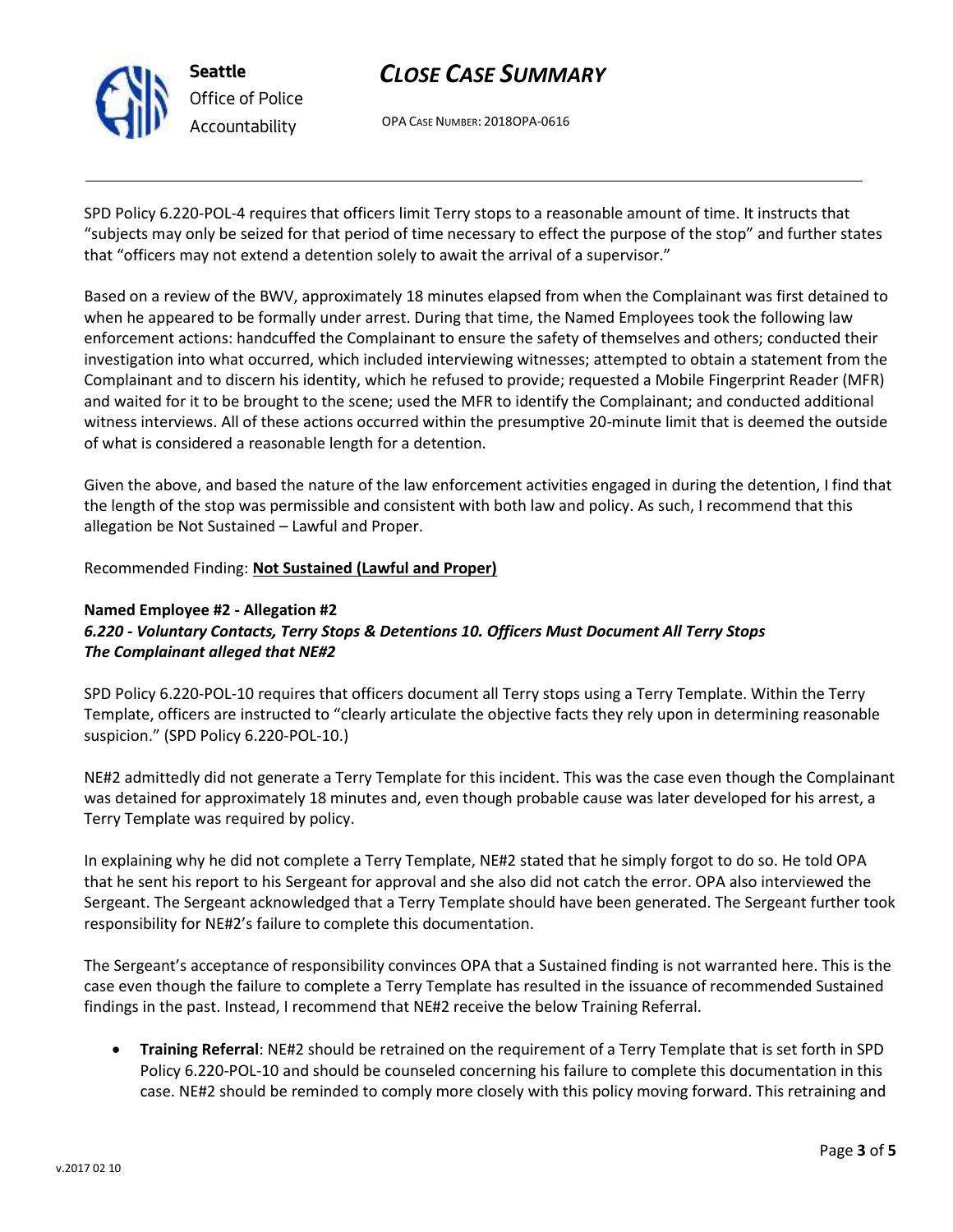

## *CLOSE CASE SUMMARY*

OPA CASE NUMBER: 2018OPA-0616

associated counseling should be documented and this documentation should be maintained in an appropriate database.

Recommended Finding: **Not Sustained (Training Referral)**

## **Named Employee #2 - Allegation #3** *8.200 - Using Force 1. Use of Force: When Authorized*

For the same reasons as stated above (*see* Named Employee #1, Allegation #1), I recommend that this allegation be Not Sustained – Lawful and Proper.

Recommended Finding: **Not Sustained (Lawful and Proper)**

### **Named Employee #2 - Allegations #4**

*6.010 - Arrests 1. Officers Must Have Probable Cause That a Suspect Committed a Crime in Order to Effect an Arrest*

The Complainant alleged that he was falsely arrested by NE#2.

SPD Policy 6.010-POL-1 requires that officers have probable cause to believe that a suspect committed a crime when effectuating an arrest. Stated differently, where an arrest is not supported by probable cause, it violates law and Department policy.

At the time of the initial detention, NE#2 spoke with the witnesses to try to determine whether the Complainant was actually viewed in possession of the knife. None of the witnesses could verify that this was the case, even though one stated that he was told by the Complainant that the Complainant had a knife. While the witnesses told NE#2 that the Complainant was "screaming, talking crap and being verbally assaultive," as expressed succinctly by NE#2 during his screening conversation with his Sergeant: "there's no crime, he's just being an ass…" At the time of that screening, NE#2 made the decision to further investigate the public urination by the Complainant. NE#2 asked one of the witnesses whether he had seen the Complainant's genitals while the Complainant was urinating. The witness said that he did. NE#2 then asked whether the sight of the Complainant's genitals caused the witness to be "alarmed and affronted," and the witness again said that it did. The witness also agreed to be the victim of the offense. At that point, NE#2 believed that he had probable cause to arrest the Complainant for indecent exposure.

NE#2 and his Sergeant reaffirmed their belief that probable cause existed for the arrest of the Complainant at their OPA interviews. Based on my review of those interviews, as well as of the entirety of the record and the elements of the statute, I agree.

The statute reads as follows: "A person is guilty of indecent exposure if he or she makes any open and obscene exposure of his or her person or the person of another knowing that such conduct is likely to cause reasonable affront or alarm." The Complainant clearly openly exposed his genitals. Moreover, it was arguably obscene when he urinated on the witness's windows in plain view of the witness and potentially others. Lastly, NE#2 established, via the statement by the witness, that the exposure caused the witness to feel affront and alarm. While it would have been optimal to further explore whether the witness believed the exposure to be obscene and how the exposure